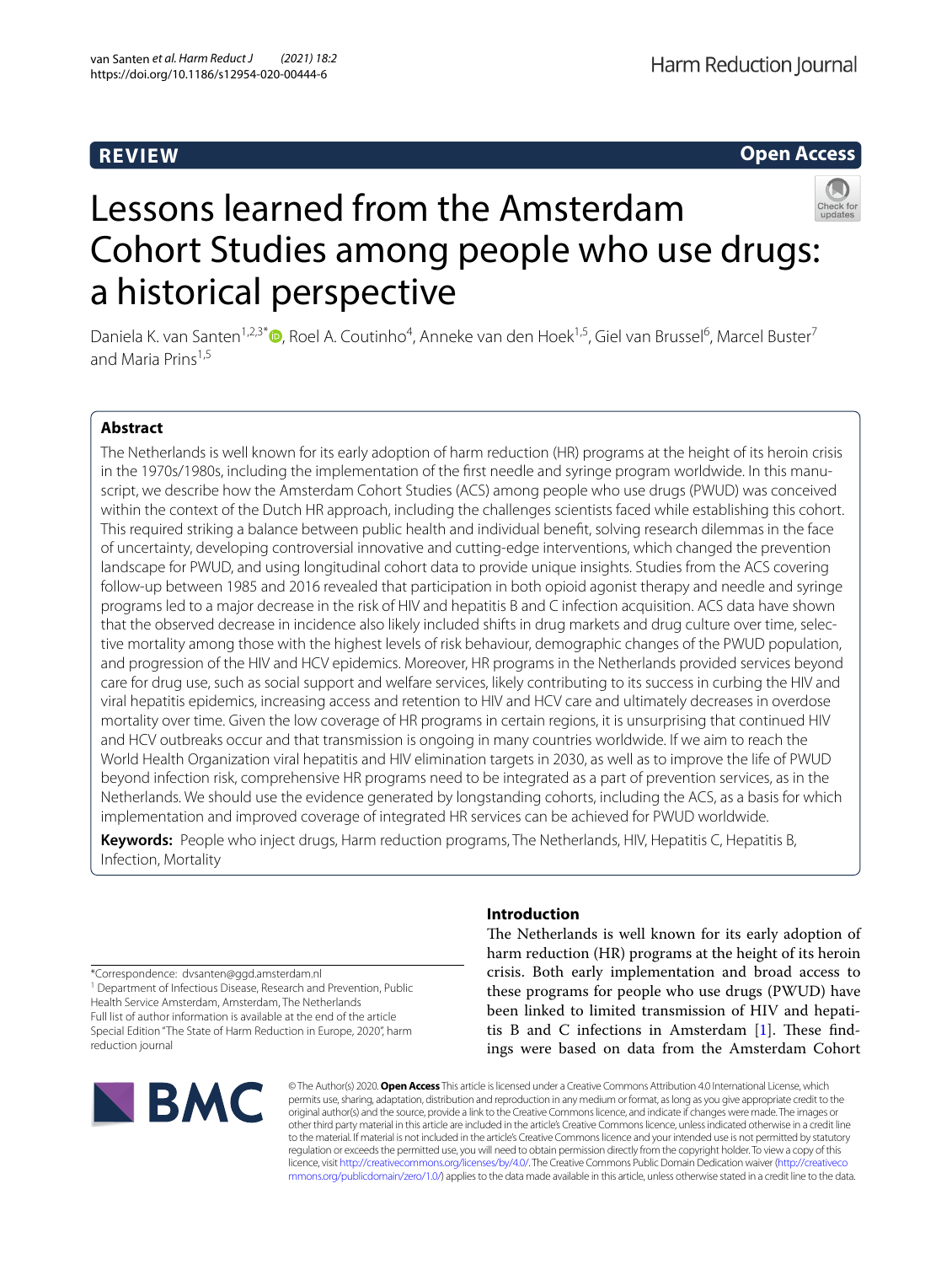Studies (ACS), which had been established in 1985, with follow-up now spanning over three decades, and closed in 2016 [[2\]](#page-9-1). In the ACS, drug use was defned as the use of hard drugs, including heroin, cocaine, amphetamines and methadone. Its contributions included evidence for the impact of HR programs on the risk of blood-borne viral infections, drug use behaviour, all-cause and causespecifc mortality, and HIV and hepatitis C virus (HCV) treatment uptake and adherence. Meanwhile, the ACS has also conducted various multidisciplinary studies, which have increased our understanding of HIV and HCV pathogenesis, viral dynamics and their impact on the immune system  $[3, 4]$  $[3, 4]$  $[3, 4]$  $[3, 4]$ . Despite these major contributions, the scientists establishing and leading this cohort were faced with persistent challenges.

In this manuscript, we describe how the ACS among PWUD at the Public Health Service of Amsterdam (PHSA) was conceived within the context of the Dutch harm reduction approach. To this end, we dive into the lessons learned from over 500 published manuscripts and opinion pieces based on the ACS among PWUD and its value to the current epidemiological situation in the Netherlands and other countries. Moreover, given the length of follow-up to date, we take the opportunity to refect on some of the developments over time to which the cohort was able to provide evidence.

#### **Background on the origin and early days of the heroin crisis in Amsterdam**

The origin of the PWUD population in Amsterdam, The Netherlands, can be traced back to the introduction of heroin to the Amsterdam hippie scene in 1972 [\[5](#page-9-4)]. In the early days of the heroin crisis, diferent groups of people who used heroin emerged in the Netherlands, including Dutch citizens, and German and Surinamese migrants. A few years before Suriname, a former Dutch colony, became independent in 1975, a large group of Surinamese immigrated to the Netherlands [[5\]](#page-9-4). Support and housing for this large new group of Surinamese individuals was lacking, and they had difficulty entering the workforce. These hard social circumstances may have led some to discover heroin, which was more frequently smoked than injected [[5\]](#page-9-4). Around that time, heroin-dependent individuals living in Germany, who were facing stringent punishments for drug use in their home country, started migrating to the Netherlands, where heroin was cheaper and harm reduction policies were put in place. These individuals were referred to as 'dope refugees' [[6\]](#page-9-5).

In conjunction with the heroin crisis, incidence of sexually transmitted infections (STIs) increased in the Netherlands during this time and was especially high in Amsterdam [\[7](#page-9-6)]. Sex with heroin-dependent, female sex workers was a likely source of infection for a signifcant number of male heterosexual patients diagnosed with an STI—but this group of sex workers was rarely seen at the STI outpatient clinic. PHSA researchers then decided, in 1978, to conduct a small pilot study among 48 female sex workers who used heroin, revealing a very high STI prevalence: 19% had infectious syphilis and 29% gonor-rhoea [\[7](#page-9-6)]. This prompted the PHSA's infectious disease department to establish a weekly, out-of-hours (evening) STI outpatient clinic for sex workers who used drugs in 1979 in collaboration with the PHSA's drug department. This became the first point of contact for further research among PWUD in Amsterdam.

The growing heroin crisis in the 1970s was perceived negatively by most residents of Amsterdam due, in part, to more PWUD in the streets and increasing crime. To manage the crisis, a harm reduction approach, which included the provision of methadone, was adopted and focused on minimizing harm from drug use to PWUD and more broadly to society. While methadone was being prescribed by a few general practitioners and in addiction clinics, not all PWUD were being reached, especially Surinamese PWUD [\[5](#page-9-4)]. To facilitate points of contact with the harder to reach, PWUD Surinamese population, a mobile clinic was established in 1979 distributing methadone around Amsterdam  $[8]$  $[8]$ . The collaboration between the outpatient STI clinic of sex workers and the PHSA's drug department facilitated access to methadone for German sex workers who used heroin, as only Dutch nationals or sex workers had been previously allowed to receive methadone.

In the 1980s, it was estimated that around 7000–8000 of the 20,000 heroin-dependent individuals in the Netherlands resided in Amsterdam [[9,](#page-9-8) [10\]](#page-9-9). Accordingly, the PHSA scaled up their methadone programs in 1981 to three mobile clinics and six outpatient clinics providing diferent levels of care depending on an individual's goals: from continued heroin use to abstinence. The mobile clinic was a 'low-threshold' HR program, meaning that drug use was allowed when initiating or on methadone, there were no waiting lists and no barriers to enter, exit and re-enter the program. Those motivated to quit drug use could transfer to medium-threshold programs provided at outpatient clinics and by GPs, or to highthreshold programs centred on abstinence provided at addiction care centres. Outpatient PWUD clinics ofered a range of health and welfare services provided by medical doctors, social workers and psychiatrists.

In 1983, the main pharmacy located in the city-centre stopped selling low-cost injecting equipment to people who inject drugs (PWID) due to customer complaints. The decreased availability of clean needles and syringes raised concerns about a potential hepatitis B virus (HBV) outbreak among PWID. The Amsterdam's 'Junkiebond'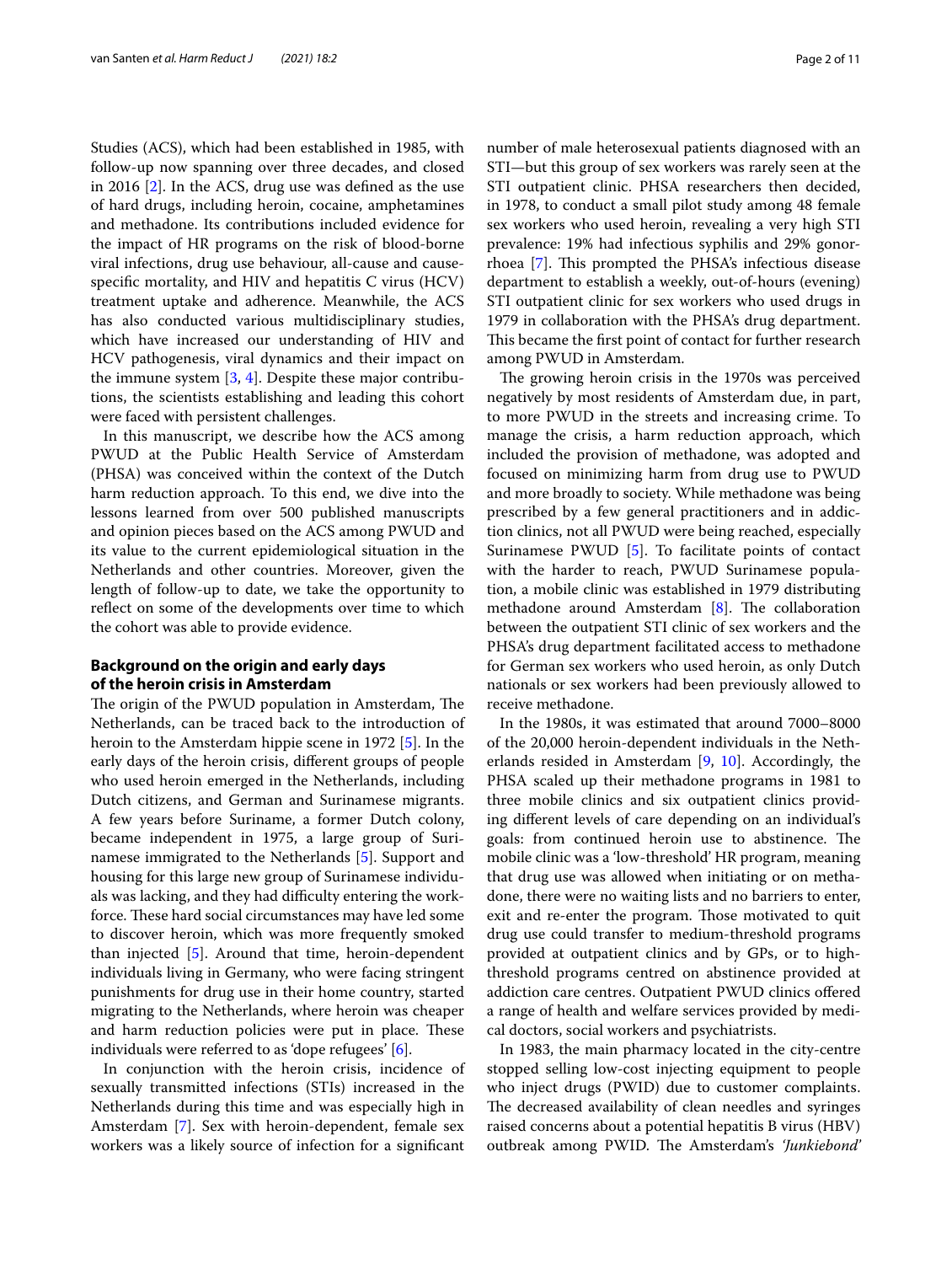Medical Social Service for Heroin Users *(i.e. Junky Union/MDHG)*, a Dutch organization for PWUD, then promoted the idea to distribute free needles and syringes in Amsterdam  $[11]$  $[11]$ . Since this type of service was unprecedented globally, it meant that the PHSA had to develop an approach in uncharted territory. One of the more serious concerns for the PHSA was the public risk of used needles being discarded on the street [[11\]](#page-9-10), and thus, the PHSA and the MDHG came to an agreement that used needles and syringes would have to be exchanged for new ones. This borne the first ever needle and syringe programs (NSPs) in 1984 for use in outpatient and mobile clinics and organizations of PWUD [[11](#page-9-10)]. Following its inception, other countries became interested in this approach. The British Secretary for Health visited the PHSA in 1986 and, shortly after, piloted NSPs in several cities in England and Scotland.

#### **The origin of the Amsterdam Cohort Studies**

In 1981, the frst case of acquired immunodefciency syndrome (AIDS) in Amsterdam was diagnosed in a man who has sex with men (MSM) and a burgeoning HIV epidemic then followed [\[12](#page-9-11)]. As HIV infection was thought to be concentrated mostly among MSM, the Amsterdam Cohort Studies (ACS) among MSM was established in 1984 at the PHSA  $[13]$  $[13]$ . The gay community saw the individual and community level relevance of initiating such a cohort and thus was closely engaged with researchers and actively lobbied to acquire funds for the ACS. At that time, no cases of AIDS had yet to have been diagnosed among PWID in the Netherlands [\[14\]](#page-9-13). Meanwhile, emerging reports of cases of AIDS among PWID in the USA incited scientists at the PHSA to propose establishing a cohort study on HIV among PWUD; however, there was little support for such a study.

One of the biggest critics of the cohort was the Amsterdam PWUD organization (i.e. MDHG)  $[15]$  $[15]$ . They argued that the study had no individual beneft for PWUD and could have unintended consequences, such as increased stigma. There were also concerns that any proposed cohort would divert focus from other, pressing issues for PWUD and the 12 euros paid to participants for 45 min of study time, which is the estimated remuneration for 45 min of sex work, was perceived as a bribe [[15\]](#page-9-14). In addition, some GPs who prescribed methadone to PWUD were not keen on a cohort study and shared the opinion of the PWUD organization that because NSPs had already been introduced, the spread of HIV would have been unlikely among PWUD in Amsterdam. Researchers would then be obliged to convey the individual and community level benefts of initiating a cohort among PWUD to these stakeholders.

As soon as there was sufficient support from the PHSA's drug department, it was decided that because of concerns of a looming HIV epidemic in this group, the prospective ACS among PWUD had to be initiated and in 1985 recruitment of the cohort commenced. The overarching original aim of the cohort was to study the prevalence, incidence and risk factors for HIV infection among PWUD. An advisory committee including PWUD organizations was formed to ensure that the MDHG's criticism was taken into account. HIV testing was performed at each study visit, yet as there was no available treatment, HIV status was only relayed to participants on an opt-in basis. The majority of PWUD participating in the ACS opted to receive their test results [[16](#page-9-15)].

Engagement with the PWUD community at the PWUD/sex-worker outpatient STI clinic and at the mobile methadone clinic facilitated the frst wave of recruitment of PWUD to the cohort. Recruitment started at the STI sex-worker clinic and was then extended to methadone outpatient clinics and by word of mouth. As it was hypothesized that sexual networks of injecting and non-injecting PWUD could be mixed and thus an important risk factor for sexual HIV transmission, non-injecting PWUD were also included in the cohort. Inclusion of former, current and non-PWID in the cohort facilitated the study of the incidence of IDU initiation along with the impact of NSP on increases in IDU [[17,](#page-9-16) [18](#page-9-17)].

Despite the belief that HR programs in Amsterdam would be sufficient in preventing the spread of HIV, the frst results of 308 PWUD enrolled in the ACS in 1986 showed that 28% of participants without AIDS-related symptoms had HIV antibodies [[2\]](#page-9-1). Of those testing HIV positive, 97% were current or former PWID and the remaining  $3\%$  were male sex workers  $[2]$  $[2]$ . The observed HIV prevalence among ACS participants made it clear— PWID were apparently at great risk of infection in the Netherlands—creating a complete paradigm shift of how HR was viewed. Health professionals became much more receptive to the cohort, while HIV prevention materials for this group were rapidly developed and distributed, and NSP in Amsterdam were expanded from 100,000 needles/syringes exchanged in 1985 to 720,000 in 1988 [[19\]](#page-9-18).

The cohort continued recruiting at the same locations throughout follow-up except for recruitment at the STI sex worker clinic which stopped in 1997. Then, in 2000 stronger eforts were made to direct recruitment at young PWUD (30 years old or less) because young and recentonset PWID were found to be at higher risk of HIV [\[20](#page-9-19)]. However, follow-up continued for all participants who had been included in the ACS before 2000. This younger PWUD group used cocaine more often than heroin, but with an HIV prevalence at 16% among those who had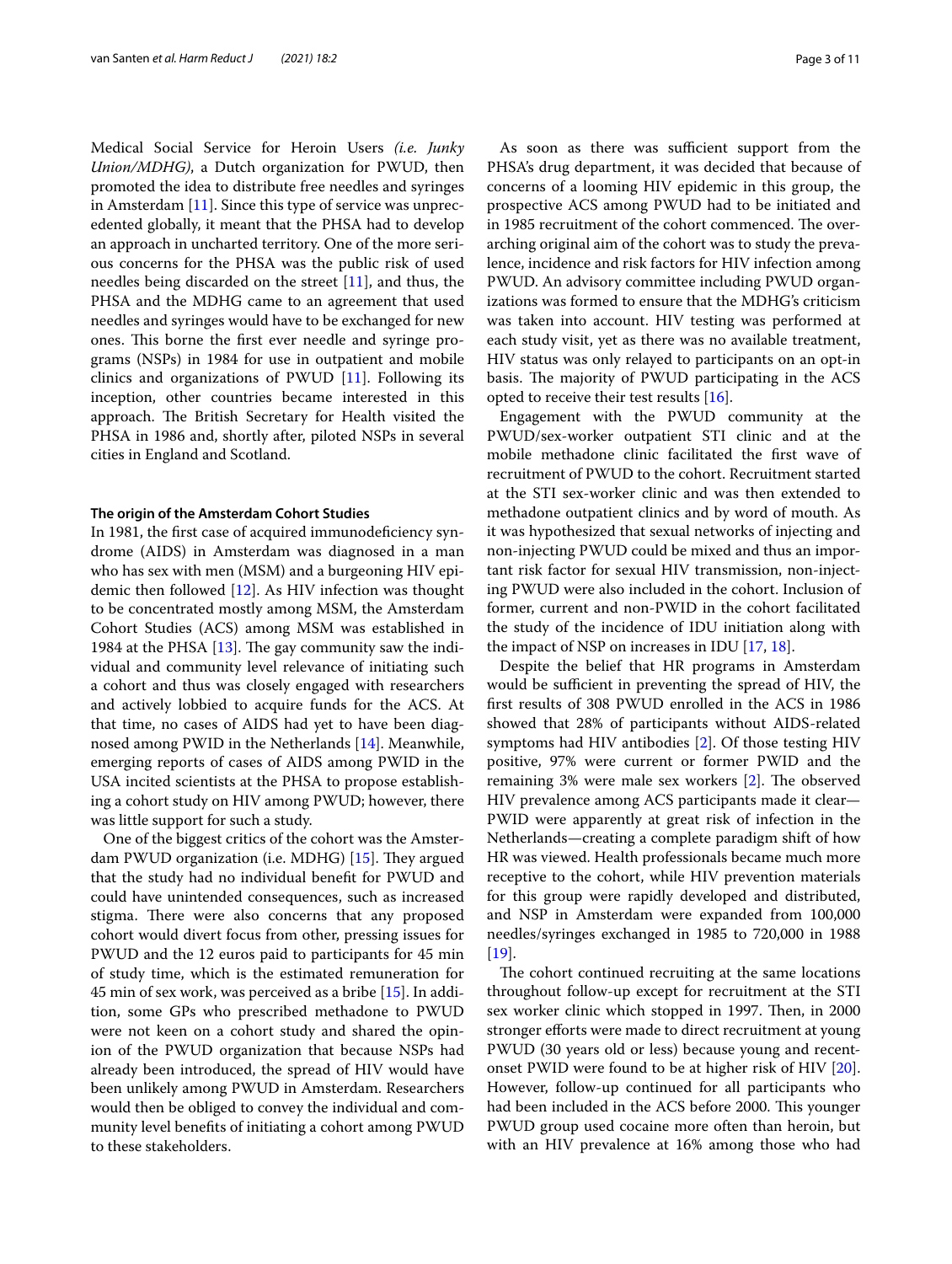ever injected, HIV infection was still widespread [\[21](#page-9-20)]. Over time, an estimated 15% of the Amsterdam population who injected drugs participated in the ACS [\[22](#page-9-21)].

In 2014, HIV incidence had remained nearly zero for a decade in PWUD. HIV transmission was concentrated in mostly MSM, and pressure was mounting to relocate the total ACS budget to the MSM cohort and expand recruitment in this cohort. Furthermore, the proportion of PWID participating in the ACS who actively injected drugs decreased from 82% in 1985 to 16% in 2015, the uptake of NSP and opioid agonist therapy (OAT) decreased in parallel (Fig. [1](#page-3-0)), and the median age of participants increased from 27 years in 1985 to 53 years in 2015. In 2016, the cohort officially closed its doors to all participants. At their last visit in 2016, PWUD obtained a small reimbursement for every study visit made (maximum 78 visits).Rumours went around the city about this reimbursement, and after many years of being lost to follow-up, some participants returned to collect this fnal compensation. Up until the last year, a total of 1,661 PWUD had been included in the ACS of whom 1,303 had at least two cohort visits.

Among these 1,303 participants, the median follow-up in the cohort was 9.4 years (interquartile range (IQR): 3.7–16.6) and the median number of visits was 18 (IQR 7–32). Between 1985 and 2016, 476 participants died and 72 were known to have emigrated outside of the Netherlands. The number of PWUD presenting for a cohort visits fuctuated over the years (Fig. [2\)](#page-4-0). A total of 187 PWUD had a study visit in 2015. The 12-euro reimbursement

participants received for each follow-up visit, along with the commitment of study nurses and doctors to provide a fexible and supportive environment for participants, likely contributed to continued participation.

Over the years, HR services other than NSP and OAT have been implemented in the Netherlands. In 1996, the first official drug consumption room (DRC) was launched in Maastricht and as of 2018, 24 DRCs—where mainly heroin and freebase cocaine are used—were operating nationwide  $[23]$  $[23]$ . Other unofficial DRCs had been available in Amsterdam in the 1970s and were known as 'heroin cafés' [[5\]](#page-9-4). In 1998, the Dutch randomized controlled trial on methadone and heroin co-prescription was initiated, which reported improvements in the physical, mental and social condition of PWUD on heroin coprescription compared to those on methadone alone [[24](#page-9-23)] and led to heroin becoming a prescribed medication in 2009. Among ACS participants who used heroin at some point between 2009 and 2015, 9% reported ever using heroin co-prescription.

#### **The legacy of the Amsterdam Cohort Studies among PWUD**

Decreased risk behaviour and HR programs likely contributed to a decline in IDU and HIV, HCV and HBV incidence over time [[1,](#page-9-0) [25](#page-9-24)[–27](#page-10-0)]. However, other factors, such as changes in drug markets, outward migration, demographic shifts within the PWID population and selective HIV-mortality in the 1990s, played an additional role [\[18](#page-9-17), [22](#page-9-21)]. Several epidemiological and mathematical



<span id="page-3-0"></span>

PWUD, people who use drugs; PWID, people who inject drugs; NSP, needle and syringe program; ACS, Amsterdam Cohort Studies; IDU, injection drug use. Yearly proportions were calculated by aggregating any report of methadone use (any dose), NSP participation or injection drug use by calendar year among PWUD with a cohort visit in that particular year. Data from 1985 were excluded as there were only 13 records. Data were censored in 2015 (end of data collection). **b** Both current or former PWID only. **c** Lifetime PWID reporting IDU since the previous visit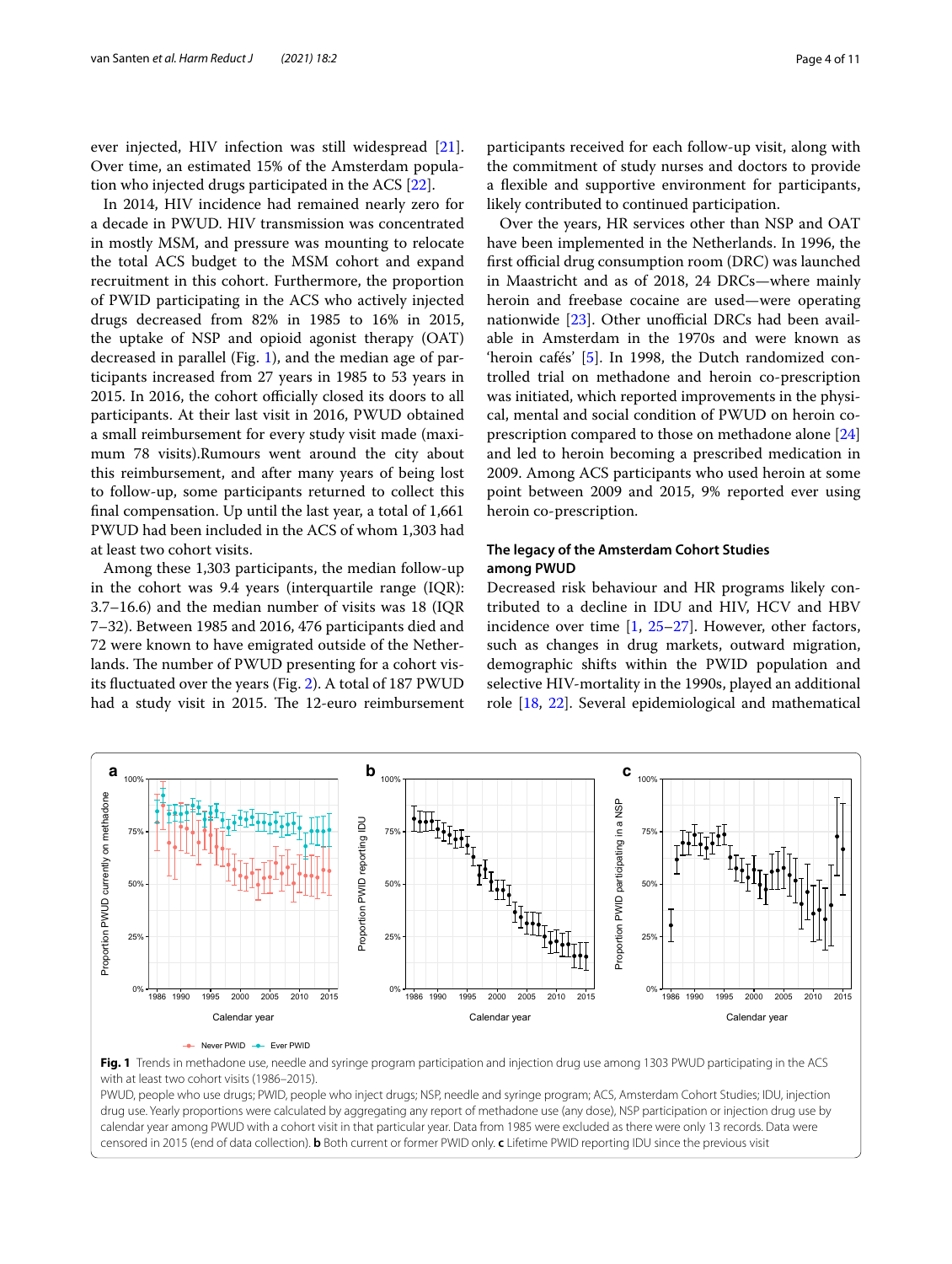

<span id="page-4-0"></span>modelling studies from the ACS have attempted to disentangle the efects of HR and other factors infuencing declines in infection incidence and risk behaviour and are summarized below.

#### **Needle and syringe programs: higher risk behaviour, higher participation**

The introduction of NSP among PWUD was more controversial than the provision of methadone, particularly in countries other than the Netherlands. Two Dutch scientists presented the novel NSP approach in 1986 at a conference in the USA at the invitation of American researchers established in this feld. At the time, there was still no evidence that NSP could afect risk behaviour or infection transmission. Their presentation sparked heated discussion among participants, including representatives of the African American community who were disproportionally afected by the heroin crisis and were worried that the Dutch approach could bring greater risk of drug use [\[28](#page-10-1)]. More specifcally, NSP could incentivize non-IDU to IDU, which could outweigh the protective efect against HIV and HBV acquisition, and could be seen as condoning drug use. As a parallel, there was also no evidence that condoms protected against HIV infection at that time, yet programs promoting condom use had been widely implemented across the world.

Early fndings from the ACS (1989–1990) demonstrated that HIV-negative PWID who regularly

participated in NSP ( $\geq$  90% of needles/syringes coverage by NSP) more frequently engaged in IDU and had a longer history of regular IDU than non-regular NSP participants (<90% NSP coverage)  $[29]$  $[29]$ . This suggested that PWID who have a higher need for needles and syringes are those who access NSP more often. Moreover, this study found that regular NSP participants reported a slightly lower frequency of borrowing needles/syringes (24%) than other PWIDs (33%), but unexpectedly, repeated borrowing only seemed to occur in PWIDs engaging in regular NSP. These findings suggested that borrowing was likely determined by individual characteristics within the regular NSP group and by situational characteristics in other PWIDs. Another early ACS study showed a reduced proportion of needle/syringe borrowing between 1986 and 1992 among current PWID, but this decline could not be ascribed to NSP participation or methadone use [\[30](#page-10-3)]. Importantly, ACS data revealed there was no evidence of an increased risk of non-IDU to IDU based on the low and declining IDU initiation rates over calendar time [\[18](#page-9-17)].

#### **Methadone: the importance of receiving the right dose**

During the initial planning for methadone distribution around Amsterdam, health professionals were aiming to connect with harder to reach PWUD and these individuals feared that higher dosages of methadone would make them addicted to methadone and heroin would have less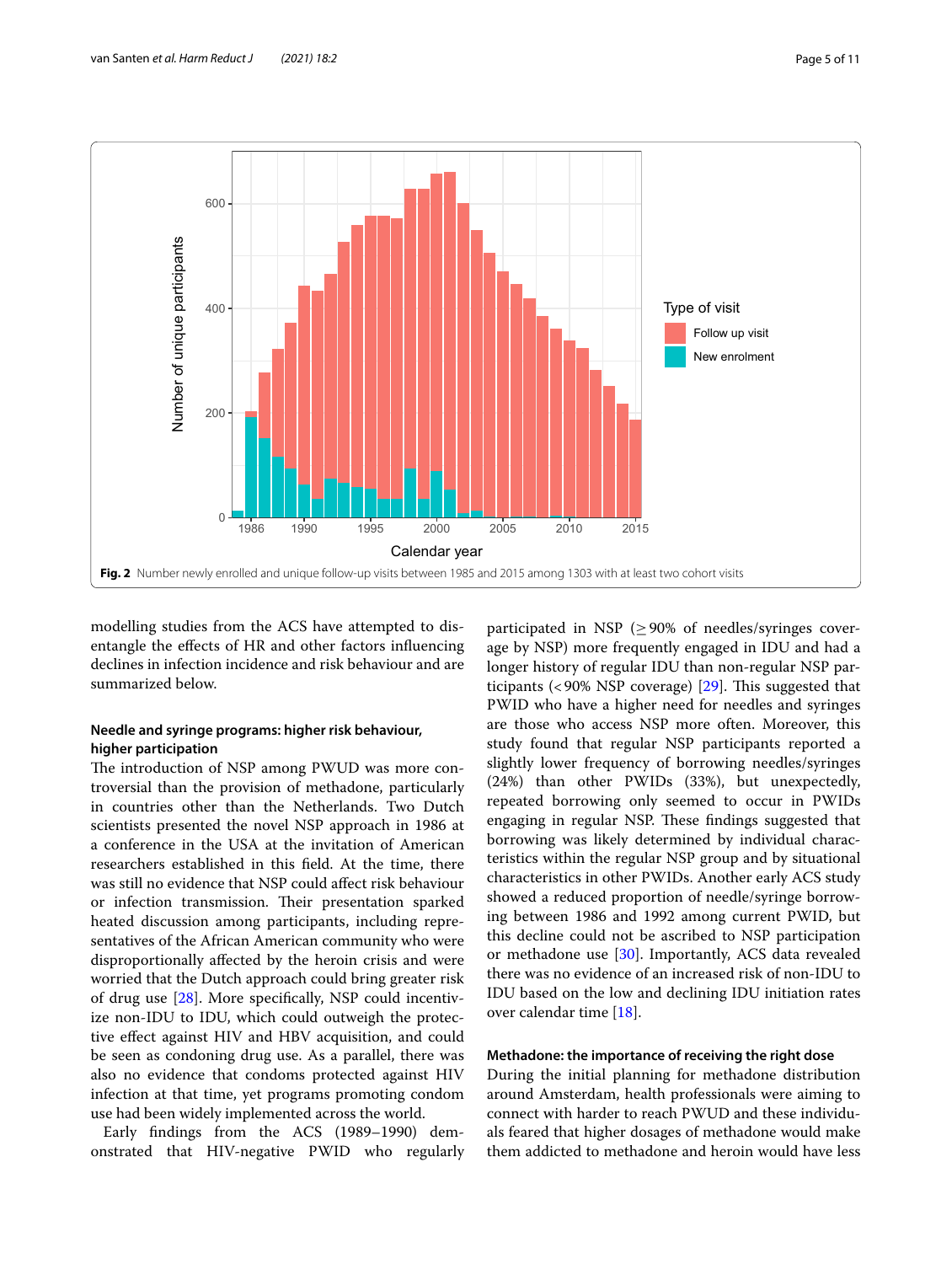of an efect. Consequently, the PHSA provided low doses of methadone to PWUD as part of their low-threshold program. Based on the work by Peter Selwyn in New York, reporting that 60 mg/day was the adequate dose of methadone to promote retention in OAT programs and thus reduce the spread of HIV, the methadone dosing policy changed in the Netherlands in 1991 [\[31\]](#page-10-4). In line with these changes, the mean methadone dose among ACS participants increased from 41 mg/day in 1985 to 59 mg/day in 1994. The initial mean low dosing could partly explain why no protective association between methadone use and HIV risk behaviours was observed in an earlier ACS study [[32\]](#page-10-5).

To prevent PWUD from receiving multiple doses of methadone via various program levels and prescribers, the central methadone register (CMR) was initiated in 1981 and recorded all methadone prescriptions until 2012. Linking data from this registry with the ACS data, we showed that between 1985 and 1994, the majority of newly enrolled ACS participants (86%) were receiving methadone from low-threshold programs, compared to 10% and 4% from medium- and high-threshold programs, respectively. Importantly, methadone dosages reported from ACS participants were shown to be highly concordant with data from the CMR (weighted kappa=0.97) [\[33](#page-10-6)], while unfortunately today, the validity of self-reported methadone dosages is still oftentimes questioned.

Findings from the ACS demonstrated that higher doses of methadone were associated with lower HIV risk behaviours, including frequency of inconsistent condom use with clients among female sex workers and borrowing of syringe/needles, and an additional methadone dose increase of 5 mg or more per day per year was a predictor of IDU cessation for at least one year [[34,](#page-10-7) [35](#page-10-8)]. Another ACS study showed that lower methadone dosages  $( $60 \, \text{mg/day}$ ) were associated with higher risk of relapse$ to more frequent heroin use after a cessation episode compared to higher methadone dosages [[36](#page-10-9)]. A later ACS study showed that the prevalence of IDU had exponentially decreased between 1986 and 1998 and that these decreasing trends were not confounded by 'maturing out' (i.e. increasing age)  $[18]$  $[18]$ . However, prior to 1991, when methadone dosing became adequate, IDU was already declining, suggesting that higher community-wide methadone dosages alone could not explain the continued reductions in IDU trends among ACS participants [\[35](#page-10-8)]. Hence, it was hypothesized that ecological factors, such as changes in drug markets and drug use culture, likely played an important role in the decrease of risk behaviour in this group [\[18](#page-9-17)].

Heroin, methadone and injecting use patterns are not only highly variable between cohort participants, but also within participants [[25](#page-9-24)]. An ACS study indicated that there were fve distinct longitudinal patterns describing injecting trajectories between 1985 and 2005 among PWID [\[37](#page-10-10)]. Three of these trajectories displayed stable injecting risk behaviour over time and two displayed a downward trend: a group who decreased injecting early during follow-up (13% of all participants) and another group who showed a gradual decrease over follow-up time (12%). Interestingly, IDU patterns in the ACS were similar to those observed in the USA, suggesting that these injecting trajectories can exist irrespective of cultural diferences [[37](#page-10-10)]. Another ACS study reported that among PWUD with a history of addiction to heroin, cocaine and/or amphetamines, abstinence to these drugs and methadone for at least four months was observed in 27% at 20 years from initiating regular drug use [\[38](#page-10-11)]. It should be noted, however, that individuals who cease injecting drugs may be more likely to be lost to followup, thereby leading to an underestimation of drug cessation in the cohort. While the ACS studies suggested that adequate methadone dosages had a positive impact on drug use cessation, long-term cessation was uncommon, thus consistent with the concept of addiction as a chronic disease.

#### **Combination of OAT and NSP is key**

By the beginning of this millennium, there was individual-level evidence that ACS participants receiving methadone decreased their HIV risk behaviours. Moreover, participants engaging in NSP reported a higher frequency of IDU and a slightly lower frequency of borrowing needles and syringes compared to those who did not [[29\]](#page-10-2). From data outside the ACS, there was conficting evidence on whether OAT and NSP could decrease individual infection risk [[39](#page-10-12)[–41](#page-10-13)]. Since both OAT and NSP were being used as part of a comprehensive HR program in Amsterdam, ACS researchers decided to investigate the efect of combining both interventions compared to these interventions alone. This resulted in a landmark study from the ACS showing that full participation in HR programs—that is, 100% NSP coverage and at least 60 mg/day of methadone—was associated with a substantially decreased risk of HIV and HCV, acquisition while suboptimal combinations or single use of NSP and OAT was not  $[42]$  $[42]$ . These observations were later confirmed by other observational studies outside the Netherlands [[43](#page-10-15), [44\]](#page-10-16). This analysis was paramount to understanding why the evidence of a protective efect from individual HR program components on infection risk was either lacking or conficting.

Nevertheless, there were speculations that the declining trends in HIV and HCV incidence observed among ACS participants were due to alternative explanations,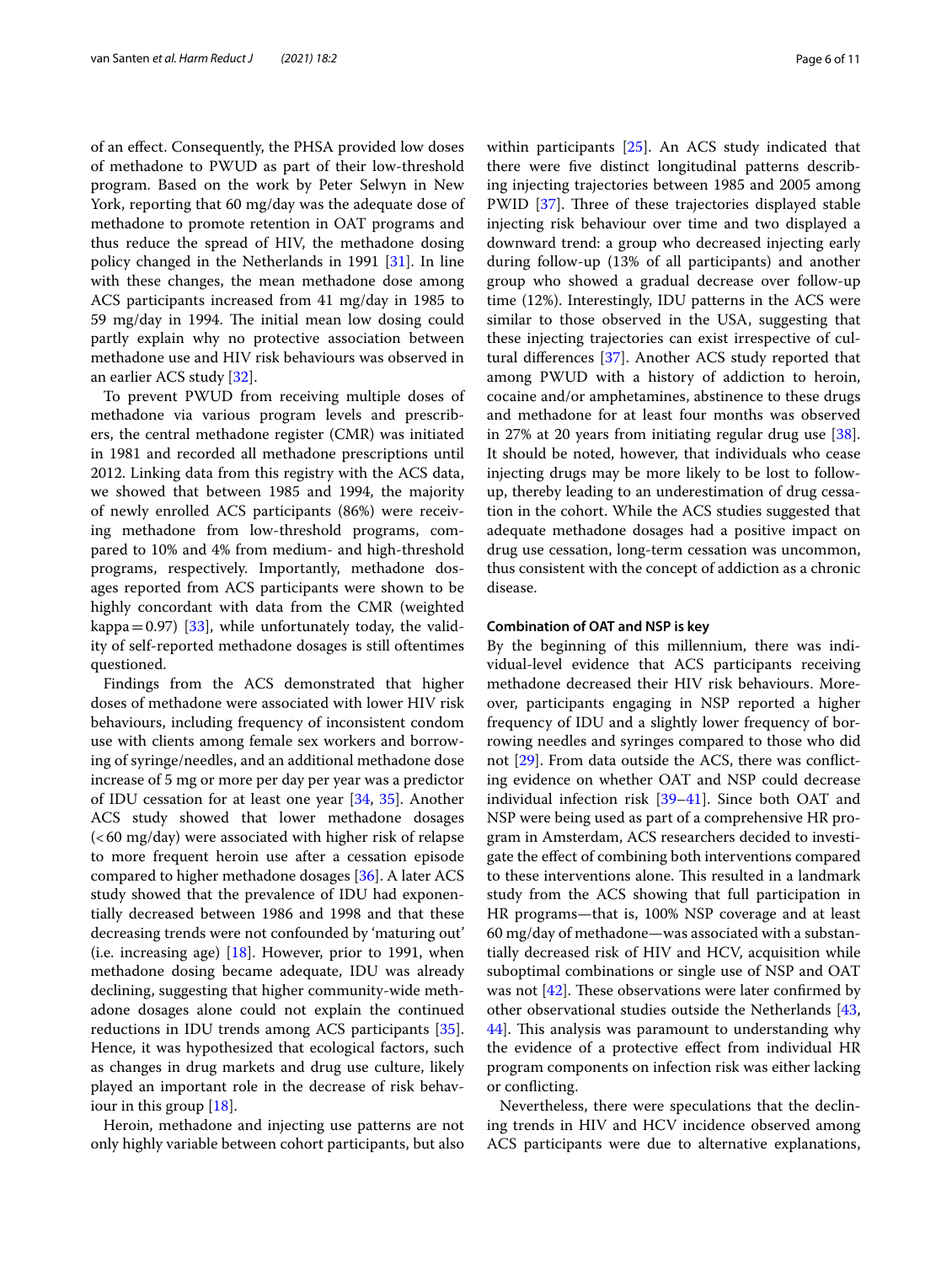and hence a modelling study using ACS data was initiated to assess several scenarios with and without HR programs. It was hypothesized that, in addition to the efect of HR, PWID with higher levels of IDU risk behaviour may have succumbed to HIV-related disease in the 1980s–1990s (before combination antiretroviral therapy (cART) became widely available) and resulted in a smaller pool of PWID living with HIV and/or HCV. The so-called survivors could have engaged less frequently in risk behaviours and therefore were less likely to transmit these viruses. This study demonstrated that while a decrease in the incidence of these infections was certainly plausible in the absence of HR, the model best performed under the assumption that HR programs gave way to strong decreases in risk behaviour [\[22](#page-9-21)]. Building on previous epidemiological studies, this modelling study also highlighted the role of demographic changes (e.g. ageing PWIDs) and natural epidemic progression (e.g. transmission dynamics) as important factors for the observed trends over time [[22\]](#page-9-21).

Several reviews of the available evidence on the efect of HR programs and infection risk have been conducted and have found that most studies did not adequately adjust their results for time-varying confounding or the efect of biased selection into HR programs participation (i.e. people engaging in risk behaviours were more likely to participate in HR programs) [[18,](#page-9-17) [22\]](#page-9-21). As such, defnitive conclusions regarding the efect of HR cannot be drawn from previous epidemiological nor mathematical studies. Moreover, as HR programs were implemented before the initiation of the ACS cohort, ACS researchers were unable to compare infection incidence prior to the availability of these interventions. Using data from the ACS between 1985 and 2014, we recently assessed the efect of combined HR program participation on HIV, HCV and HBV infection risk using causal inference methods, which can account for these previously mentioned biases [[45\]](#page-10-17). We showed that the optimal combination of NSP and OAT led to a decrease in risk of 85% for HCV, 44% for HIV and 71% for HBV among PWID participating in the ACS compared to no or partial participation. Using standard statistical methods would have led to attenuated estimates of these protective efects [\[25](#page-9-24)].

#### **Mortality and harm reduction**

Each year, information about vital status of ACS participants was obtained by matching the ACS data to the municipal and national population registries in the Netherlands. Causes of death were systematically obtained from hospital records, general practitioners, the national HIV Monitoring Foundation, or coroners. Between 1985 and 1993, nearly 44% of HIV-positive PWID and 12% of their HIV-negative counterparts had died [[46](#page-10-18)]. Early fndings from a sample of PWID with and without HIV infection participating in the ACS found no evidence that either methadone use or NSP participation alone were associated with a reduction in all-cause and AIDSrelated mortality. However, similar to research on risk behaviours and infection risk, studying the efects of HR on mortality was also prone to bias due to self-selection. More frequent participation in HR programs could be expected among PWID who were deteriorating in health as a result of their drug use or HIV infection and these PWID would have higher risks of mortality. A later study using data up to 1996, during periods when methadone dosing was adequate, found that individuals currently injecting drugs and participating in methadone programs had a lower risk of mortality due to overdose compared to those not receiving methadone [\[47\]](#page-10-19).

Another ACS study among 1,254 PWUD with at least two cohort visits reported that of the 406 deaths that had been observed between 1985 and 2012, the highest number of deaths  $(n=130)$  occurred during the period 1990–1996. Of these 130 deaths, 40% were HIV-related, 32% due to non-natural deaths (including overdose, accident, suicide and homicide), 21% due to natural causes and 5% due to liver-related disease [[48\]](#page-10-20). Crude all-cause mortality rates have fuctuated over calendar periods: from 28/1000 person-years (PY) in 1990–1996, decreasing to 17/1000 PY in 2001–2005 and rising again to 24/1000 PY in 2006–2012—but crude mortality rates due to non-natural causes continued to signifcantly decline from 1985 until 2012. When looking at the age- and sexmatched mortality to the general Dutch population, we observed that excess all-cause mortality has continued to significantly decline after 1990–1996  $[48]$  $[48]$ . This strongly indicates that the increase in crude mortality rates in the latest calendar period of the study is likely the result of an ageing PWUD population. Trends in mortality rates are also likely explained by reductions in risk behaviour (Fig. [1](#page-3-0)), partly driven by HR programs, introduction of cART and ageing PWUD [[47–](#page-10-19)[49](#page-10-21)].

#### **The indirect benefts of HR programs**

Dutch HR programs encompass more than simply the provision of injecting equipment and OAT. These programs form a point of contact with healthcare providers from which PWUD are able to receive services beyond direct care related to drug use. Social workers at HR sites refer individuals to other organizations that can provide stable housing or sheltering and daytime activities. Integrated service centres providing diferent types of care to PWUD at a single location was officially introduced in 2004  $[50]$  $[50]$ . These services consist of a multi-disciplinary team offering support for social security benefits, help dealing with debt payment/fnancing, and general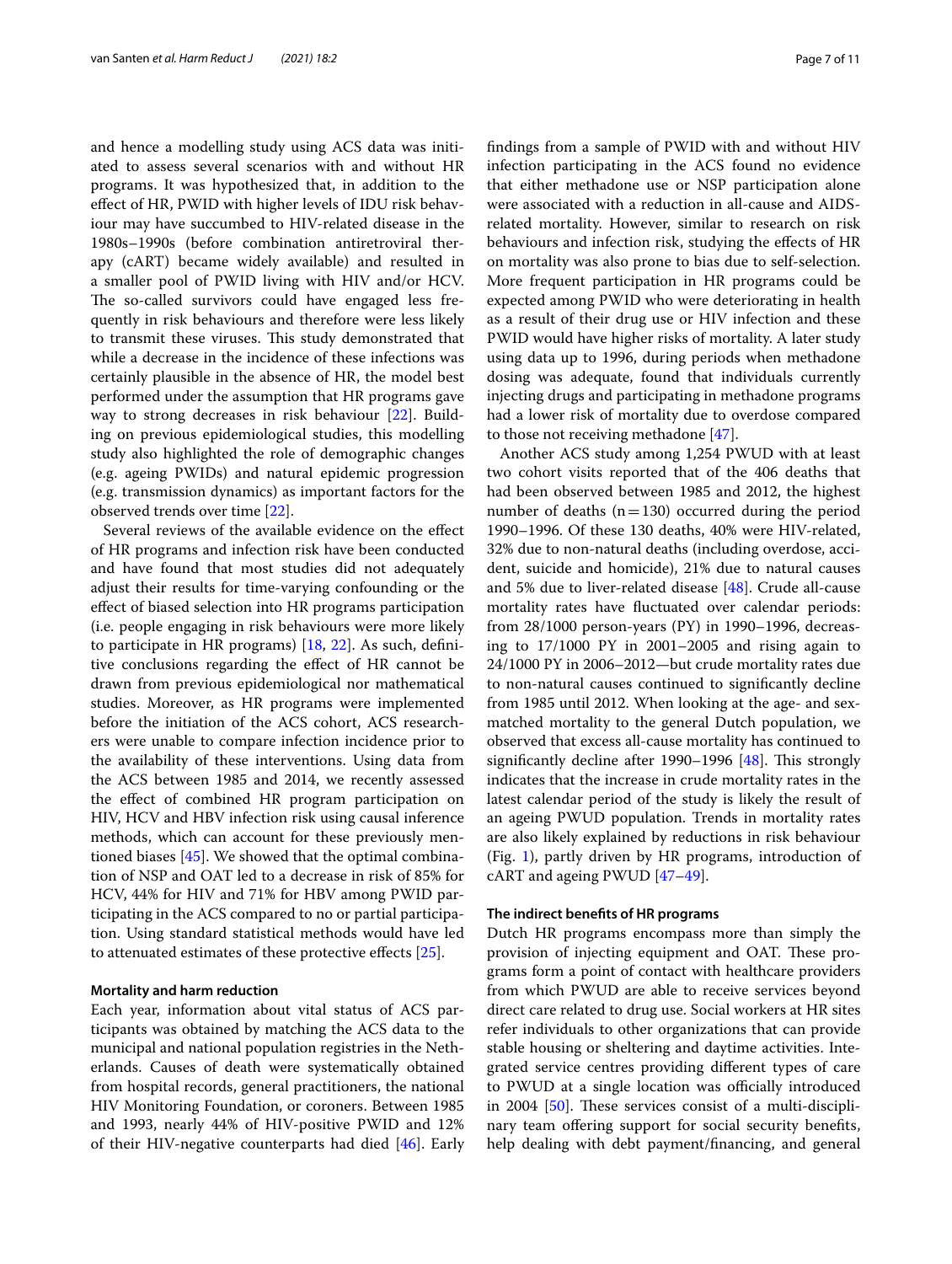and mental healthcare as well as methadone and medical heroin treatment. A holistic approach is important as personal and structural factors, such as homelessness and psychiatric comorbidities, are important predictors of infection risk, barriers to accessing HIV and HCV care and mortality [[51](#page-10-23)].

In 2004, HR programs across Amsterdam facilitated the recruitment of PWUD who actively used drugs, including ACS participants, for an HCV testing and treatment project outside of hospital settings. At the time, HCV treatment duration lasted up to 48 months and could lead to serious psychiatric side efects. Data from this project showed that cohort participants using methadone were more likely to accept HCV testing than those not on methadone and cure rates in this population were comparable to those previously reported among the general, non-drug using HCV-infected population [\[52](#page-10-24)]. This was an important finding as most clinicians had believed that continued drug use would likely mitigate cure rates and hence they had refrained from prescribing HCV treatment to PWUD. Another study from the ACS showed that non-adherence to HIV treatment was only reported in 12% of visits of PWUD living with HIV [\[53](#page-10-25)], while higher methadone dosages (>70 mg/day), but not NSP participation, were associated with higher adherence [[53\]](#page-10-25).

HR programs do provide advantages not only for the individual, but also for the society as a whole. In a randomized study among heroin-dependent PWUD in the USA, immediate methadone use was shown to lead to decreased number of arrests compared to remaining on a methadone waiting list  $[54]$  $[54]$  $[54]$ . The low-threshold availability of methadone from HR programs in the Netherlands may explain the paralleled decline in heroin-related crime and complaints [[55\]](#page-10-27). In addition, these programs have been shown in some settings to be cost-saving in the long term [\[56\]](#page-10-28).

#### **Discussion**

Written by the pioneers of HR in Amsterdam, those who initiated the ACS and those who witnessed and decided to close the cohort, we recount the story of striking a balance between public health and individual beneft, solving research dilemmas in the face of uncertainty and developing controversial innovative and cutting-edge interventions, which changed the prevention landscape for PWUD. It is evident that since its inception in 1985, the ACS has produced an impressive body of research spanning more than 30 years. Of course, evaluating the causal efectiveness of HR on infection incidence, IDU, morbidity and mortality would be more appropriately assessed through randomized trials. However, the public health urgency of the HIV/HCV epidemic in PWUD

made such a trial, with limited follow-up, unethical, impractical and expensive. Longstanding cohort studies, such as the ACS, were needed to provide the necessary evidence of the efectiveness of these programs in addition to unique insights into trends and trajectories in exposures and outcomes over time.

This cohort was initiated in the face of criticisms, teaching us the importance of working together with the community. Over the years, new challenges emerged such as a potential lack of funds to keep running both cohorts, pressure to reallocate the budget and the constant search for funds to continue research using ACS data. One of the most difficult decisions was whether and when to terminate the ACS among PWUD. A decade before the cohort officially ended, there had already been pressure for its closure given that incidence of HIV and HCV was very low. However, the threat of new infection outbreaks and new groups of PWID emerging still persisted and if closed, there would be no possibility to restart the cohort. After ten years of almost zero incident infections, supported by national HIV and HCV notifcation data, it was then confrmed that this group was at very low risk of transmission. Nevertheless, continued follow-up of cohort participants could have resulted in insights into the ageing PWUD population, trends in direct-acting antiviral uptake and liver-related mortality. However, these research questions substantially deviated from the original aims concerning HIV infection.

Studies from the ACS have taught us that while there is clearly a strong protective efect of HR programs on infection risk and to some degree on mortality risk, it is important to recognize and understand the range of factors contributing to the changing patterns and natural progression of the epidemic. For example, the ageing PWUD population, combined with shifts in drug markets and decreased injecting behaviour, were likely important drivers of declining infection incidence and overdose mortality in Amsterdam. On the contrary, in some countries other than the Netherlands, there has been an increased demand in opioids and new injecting initiates. This, in conjunction with outbreaks of HIV and HCV infection, as has been observed in rural counties in the USA [[57\]](#page-10-29), stresses the urgency for implementation and scale-up of HR programs to reduce infection risk.

While problematic heroin use is currently no longer a major public health concern in the Netherlands, the number of prescription opioid users nearly doubled between 2008 and 2017 as well as the number of opioid-related hospital admissions and individuals treated for opioid use disorder  $[58]$  $[58]$ . The localized HIV/HCV epidemics among PWUD in the USA were preceded by increased opioid prescriptions. Therefore, vigilance is needed to prevent a similar opioid crisis in the Netherlands as in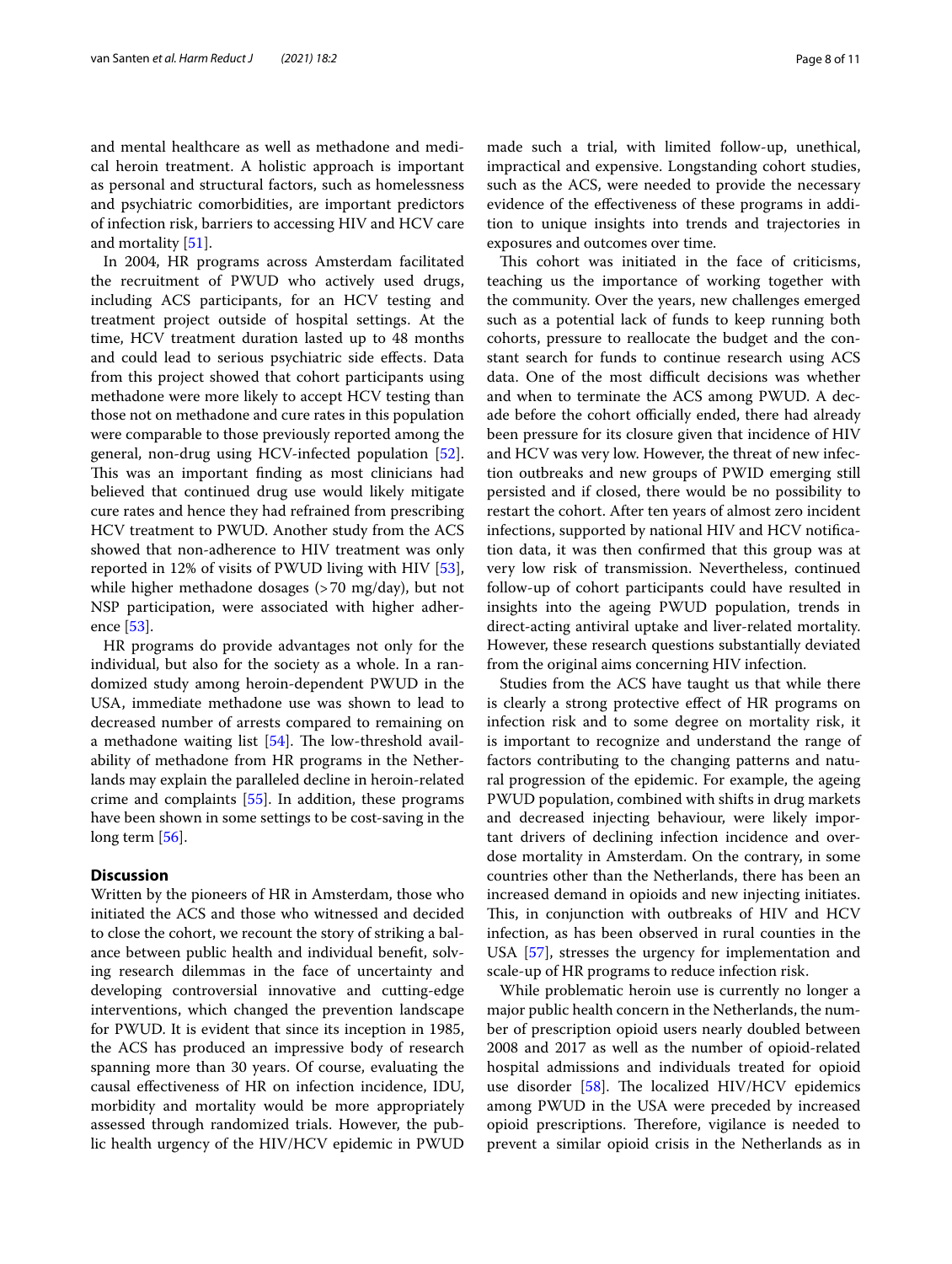the USA, although such an event is highly unpredictable. Nevertheless, the lessons drawn from studies among PWUD from the past should remind us to consider the hurdles for future prevention, in particular the difficulty in completely discontinuing opioid use once regular use becomes established. Moreover, as the number of HR services decreases in the Netherlands, the expertise to deal with opiate addiction decreases as well. Therefore, there is always the question as to whether we will be ready to quickly scale up and respond to a potential new opioid crisis in the Netherlands.

Nowadays, the Netherlands has one of the highest prevalence of MDMA consumers and number of producers in Europe [[59\]](#page-10-31), while (poly-)drug use, in particular during sex, has increased among MSM in Amsterdam [[60\]](#page-10-32). This brings about a new set of drug-related problems requiring research and novel interventions. Pragmatism remains a cornerstone of the Dutch approach towards drug use beyond the heroin epidemic. For example, testing drug quality/quantity has been easily available since 1992  $[61]$  $[61]$ ; although evidence of the effect of drug testing on (non)-fatal overdoses or hospitalizations is lacking, it serves as a means of pharmacovigilance and early warning systems of potentially lethal drugs to the public. Unfortunately, even in countries that have adopted a HR approach towards heroin-dependent PWID, the same arguments of NSPs being a conduit for drug use from the 1980s are being used to discourage the implementation of drug quality testing. Instead, a policy of strong law enforcement and 'the war on drugs' approach continues to be applied towards drug use in many countries, without any concrete evidence of its success.

#### **Unanswered questions**

Similar to infection risk, there were signifcant declines in non-natural deaths (including overdose) observed between 1985 and 2012 among ACS participants, which could be explained by changes in demographic structure, the drug market, selective mortality and broad access to HR programs—but the contribution of each of these factors remains largely unknown. Based on our knowledge of how HR programs reduce the risk of infection, it is important that future studies consider the efect of combination OAT and NSP on mortality alongside each of these two components separately. Moreover, given the rising rates of fentanyl use in some countries—which bears a higher risk of overdose compared to heroin—HR programs might not have the same, previously observed efect on mortality attributed to overdoses. However, to date, it is unknown whether the efect of HR programs on mortality and infection risk difers by the type of opioid used. Regardless, given the degree of bias due to selfselection and time-varying confounding, causal inference

methodology should be utilized to the fullest extent possible.

HR programs in the Netherlands offer additional services beyond infection prevention, such as opportunities for stable housing, sexual counselling and access to general and mental healthcare. Therefore, the direct and indirect causal pathways between HR program participation and infection risk lack empirical evidence. For example, lack of stable housing is well known to be associated with increased HIV and HCV acquisition [[51\]](#page-10-23) and is associated with decreased HR participation [[62\]](#page-10-34). HR programs may decrease unsafe injecting practices by providing housing and thus safe injecting environments for PWID, further facilitating retention in HR programs and increasing periods of IDU cessation [[36](#page-10-9)]. Disentangling the efects of mediators and direct causes is important for supporting the efects of comprehensive prevention eforts, especially as few HR programs globally are able to offer services other than clean injecting equipment or OAT, or have stricter entry criteria than programs in the Netherlands.

#### **Conclusion: harm reduction works**

Given the low coverage of HR programs in most countries, it is unsurprising that HIV and HCV outbreaks continue to be observed in high-income countries, such as the UK and USA, and that transmission is ongoing in many countries worldwide [\[57](#page-10-29), [63](#page-10-35), [64](#page-10-36)].Based on data from the ACS, it is evident that HR programs ofer opportunities to reach the World Health Organization (WHO) and UNAIDS 2030 targets for HCV and HIV elimination as a public health threat, as well as additional opportunities to improve the overall health and wellbeing of PWUD. Moreover, as evidenced by the declines in heroin-related crime and complaints over time in the Netherlands, HR programs can offer benefits for society as a whole. We should use the evidence generated by longstanding cohorts, including the ACS, as a basis for which implementation and improved coverage of comprehensive HR services can be achieved for PWUD worldwide.

#### **Abbreviations**

PWUD: People who use drugs; PWID: People who inject drugs; HIV: Human immunodefciency virus; HCV: Hepatitis C virus; HBV: Hepatitis B virus; PHSA: Public Health Service of Amsterdam; ACS: Amsterdam Cohort Studies; HR: Harm reduction; NSP: Needle and syringe program; OAT: Opioid agonist therapy; IDU: Injection drug use; MSM: Men who have sex with men; AIDS: Acquired immunodefciency syndrome; cART: Combined antiretroviral therapy.

#### **Acknowledgements**

The authors wish to thank the participants of the ACS for their contribution, research nurses, doctors and data managers of the ACS for data collection and cohort management. The authors also wish to thank Rachel Sacks-Davis, Brian Kraft and in particular Anders Boyd for their help editing the manuscript.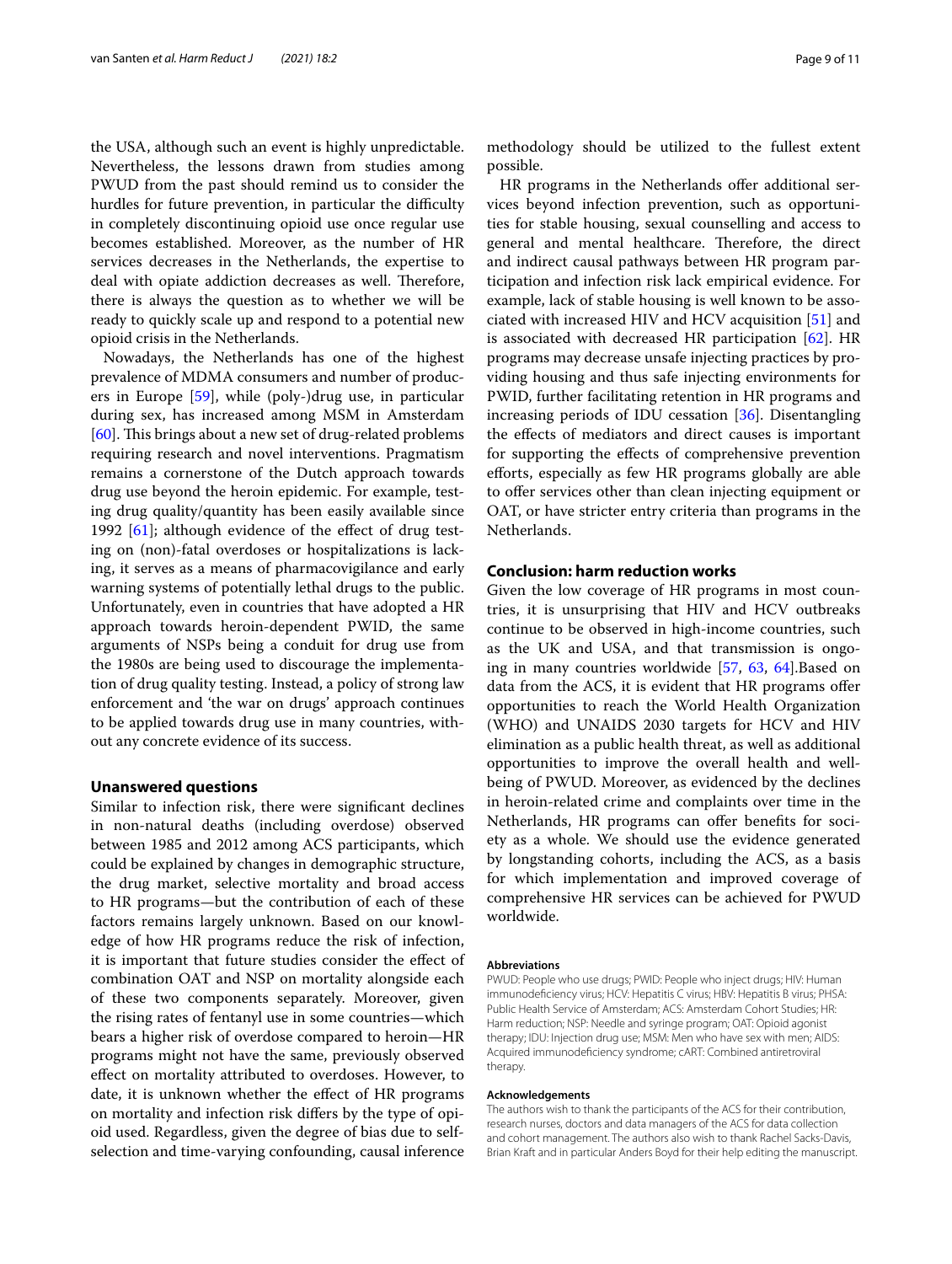The Amsterdam Cohort Studies on HIV infection and AIDS, which is a collaboration between the Public Health Service of Amsterdam (Gemeentelijke Gezondheidsdienst Amsterdam; GGD Amsterdam), Department of Infectious Diseases, Research and Prevention, Amsterdam, The Netherlands, Amsterdam University Medical Centers (UMC), University of Amsterdam (Department of Medical Microbiology, Experimental Immunology, Department of Internal Medicine, Division of Infectious Diseases, Emma's Children's hospital (Emma Kinderziekenhuis), HIV treatment centre), Dutch HIV Monitoring Foundation (Stichting HIV Monitoring; SHM), Jan van Goyen Medical Centre, Department of Internal Medicine , HIV Focus Centre (DC Klinieken), and Sanquin Blood Supply Foundation fnancially supports the maintenance of the biobank. The ACS is fnancially supported by the Center for Infectious Disease Control of the Netherlands National Institute for Public Health and the Environment (RIVM), Bilthoven, The Netherlands.

#### **Authors' contributions**

DKvS wrote the manuscript. All authors read and approved the fnal manuscript.

#### **Funding**

The present study was funded by the Public Health Service of Amsterdam and Aidsfonds (Project Number 29703). Funders had not role in design, data collection, analyses and interpretations of the data and writing of the manuscript.

#### **Availability of data and materials**

Data sharing is not applicable to this article as no datasets were generated or analysed during the current study, except for the production of Fig. [1.](#page-3-0) The datasets used during the current study to produce Fig. [1](#page-3-0) are not publicly available yet due to ongoing data analyses for another study but may be available from the corresponding author on reasonable request, provided that approval is given by the ACS Steering Committee.

#### **Ethics approval and consent to participate**

This study was approved by the Medical Ethical Committee of the Amsterdam Medical Centre, The Netherlands. Participation in the ACS is voluntary, and written informed consent is obtained at intake.

#### **Consent for publication**

Not applicable.

#### **Competing interests**

None of the other authors had any confict to declare related to this study.

#### **Author details**

<sup>1</sup> Department of Infectious Disease, Research and Prevention, Public Health Service Amsterdam, Amsterdam, The Netherlands. <sup>2</sup> Disease Elimination Program, Burnet Institute, Melbourne, Australia.<sup>3</sup> School of Population Health and Preventive Medicine, Monash University, Melbourne, Australia. 4 Julius Centre, University Medical Centre Utrecht, Utrecht, The Netherlands. 5 Department of Infectious Diseases, Amsterdam Infection and Immunity Institute (AI&II), Amsterdam UMC, University of Amsterdam, Amsterdam, The Netherlands. 6 Department of Community and Mental Health Care, Public Health Service Amsterdam, Amsterdam, The Netherlands.<sup>7</sup> Department of Epidemiology, Health Promotion and Care Innovation, Public Health Service Amsterdam, Amsterdam, The Netherlands.

# Received: 7 September 2020 Accepted: 20 November 2020

#### **References**

- <span id="page-9-0"></span>Van Den Berg C, Smit C, Van Brussel G, Coutinho R, Prins M, Amsterdam C. Full participation in harm reduction programmes is associated with decreased risk for human immunodefciency virus and hepatitis C virus: evidence from the Amsterdam Cohort Studies among drug users. Addiction. 2007;102:1454–62.
- <span id="page-9-1"></span>2. van den Hoek JA, Coutinho RA, van Haastrecht HJ, van Zadelhoff AW, Goudsmit J. Prevalence and risk factors of HIV infections among drug users and drug-using prostitutes in Amsterdam. AIDS. 1988;2:55–60.
- <span id="page-9-2"></span>3. van de Laar TJ, Langendam MW, Bruisten SM, Welp EA, Verhaest I, van Ameijden EJ, Coutinho RA, Prins M. Changes in risk behavior and dynamics of hepatitis C virus infections among young drug users in Amsterdam, the Netherlands. J Med Virol. 2005;77:509–18.
- <span id="page-9-3"></span>4. van den Berg CH, Grady BP, Schinkel J, van de Laar T, Molenkamp R, van Houdt R, Coutinho RA, van Baarle D, Prins M. Female sex and IL28B, a synergism for spontaneous viral clearance in hepatitis C virus (HCV) seroconverters from a community-based cohort. PLoS ONE. 2011;6:e27555.
- <span id="page-9-4"></span>5. Blok G. Achter de voordeur. Amsterdam: Amsterdam University Press; 2014.
- <span id="page-9-5"></span>6. Ons inloophuis AMOC bestaat 40 jaar! [https://www.deregenboog.org/](https://www.deregenboog.org/nieuws/ons-inloophuis-amoc-bestaat-40-jaar) [nieuws/ons-inloophuis-amoc-bestaat-40-jaar.](https://www.deregenboog.org/nieuws/ons-inloophuis-amoc-bestaat-40-jaar)
- <span id="page-9-6"></span>7. van den Hoek JAR, Jansen Schoonhoven F, van Arnhem Q, Coutihno RA. Seksueel overdraagbare aandoeningen bij aan heroine verlaafde postutue(es) in Amsterdam, 1982. Ned Tijdschr Geneeskd. 1984;128:272–4.
- <span id="page-9-7"></span>8. Buning EC, Van Brussel GH, Van Santen G. The "methadone by bus" project in Amsterdam. Br J Addict. 1990;85:1247–50.
- <span id="page-9-8"></span>9. Buning EC, Coutinho RA, van Brussel GH, van Santen GW, van Zadelhof AW. Preventing AIDS in drug addicts in Amsterdam. Lancet. 1986;1:1435.
- <span id="page-9-9"></span>10. Driessen FMHM. Methadon in Nederland : organisatie en uitvoering van de methadonverstrekking, situatie van de methadoncliënten, ontwikkeling van deze situatie gedurende twee jaar en efecten van hoge doses methadon. Amsterdam: University of Amsterdam; 2004.
- <span id="page-9-10"></span>11. Coutinho RA. Annotation: needle exchange programs–do they work? Am J Public Health. 1995;85:1490–1.
- <span id="page-9-11"></span>12. Tijdslijn: de geschiedenis van hiv en aids. [https://aidsfonds.nl/over-hiv](https://aidsfonds.nl/over-hiv-aids/wat-zijn-hiv-en-aids/geschiedenis-van-hiv-en-aids/)[aids/wat-zijn-hiv-en-aids/geschiedenis-van-hiv-en-aids/](https://aidsfonds.nl/over-hiv-aids/wat-zijn-hiv-en-aids/geschiedenis-van-hiv-en-aids/)
- <span id="page-9-12"></span>13. van Griensven GJ, Tielman RA, Goudsmit J, van der Noordaa J, de Wolf F, de Vroome EM, Coutinho RA. Risk factors and prevalence of HIV antibodies in homosexual men in the Netherlands. Am J Epidemiol. 1987;125:1048–57.
- <span id="page-9-13"></span>14. van den Hoek JA, van Haastrecht HJA, van Zadelhoff AW, Goudsmit J, Coutinho RA. HIV-infectie onder druggebruikers in Amsterdam; prevalentie en risicofactoren. Ned Tijdschr Geneeskd. 1988;132:723–8.
- <span id="page-9-14"></span>15. Buurman JM. Voor- en nadelen van het aids-onderzoek GG en GD versus MDHG. *Amsterdam drug tijdschrijft* 1986.
- <span id="page-9-15"></span>16. van den Hoek JA, van Haastrecht HJ, Coutinho RA. Risk reduction among intravenous drug users in Amsterdam under the infuence of AIDS. Am J Public Health. 1989;79:1355–7.
- <span id="page-9-16"></span>17. Hartgers C, Buning EC, van Santen GW, Verster AD, Coutinho RA. The impact of the needle and syringe-exchange programme in Amsterdam on injecting risk behaviour. AIDS. 1989;3:571–6.
- <span id="page-9-17"></span>18. van Ameijden EJ, Coutinho RA. Large decline in injecting drug use in Amsterdam, 1986–1998: explanatory mechanisms and determinants of injecting transitions. J Epidemiol Community Health. 2001;55:356–63.
- <span id="page-9-18"></span>19. van Den Hoek A. Epidemiology of HIV infection among drug users in Amsterdam. Amsterdam: University of Amsterdam; 1990.
- <span id="page-9-19"></span>20. Fennema JS, Van Ameijden EJ, Van Den Hoek A, Coutinho RA. Young and recent-onset injecting drug users are at higher risk for HIV. Addiction. 1997;92:1457–65.
- <span id="page-9-20"></span>21. Welp EA, Lodder AC, Langendam MW, Coutinho RA, van Ameijden EJ. HIV prevalence and risk behaviour in young drug users in Amsterdam. AIDS. 2002;16:1279–84.
- <span id="page-9-21"></span>22. de Vos AS, van der Helm JJ, Matser A, Prins M, Kretzschmar ME. Decline in incidence of HIV and hepatitis C virus infection among injecting drug users in Amsterdam; evidence for harm reduction? Addiction. 2013;108:1070–81.
- <span id="page-9-22"></span>23. Instituut T. Drug consumption room in the Netherlands. Utrecht: Trimbos Instituut; 2019.
- <span id="page-9-23"></span>24. van den Brink W, Hendriks VM, Blanken P, Koeter MW, van Zwieten BJ, van Ree JM. Medical prescription of heroin to treatment resistant heroin addicts: two randomised controlled trials. BMJ. 2003;327:310.
- <span id="page-9-24"></span>25. van Santen DK BA, Matser A, Maher L, Hickman M, Lodi S, Prins M. Harm reduction revisited: The causal effect of the Dutch approach towards people who inject drugs on HIV, hepatitis B and C virus infection risk. In Abstract presented at virtual AIDS 2020; 2020.
- 26. van den Berg CH, Smit C, Bakker M, Geskus RB, Berkhout B, Jurriaans S, Coutinho RA, Wolthers KC, Prins M. Major decline of hepatitis C virus incidence rate over two decades in a cohort of drug users. Eur J Epidemiol. 2007;22:183–93.